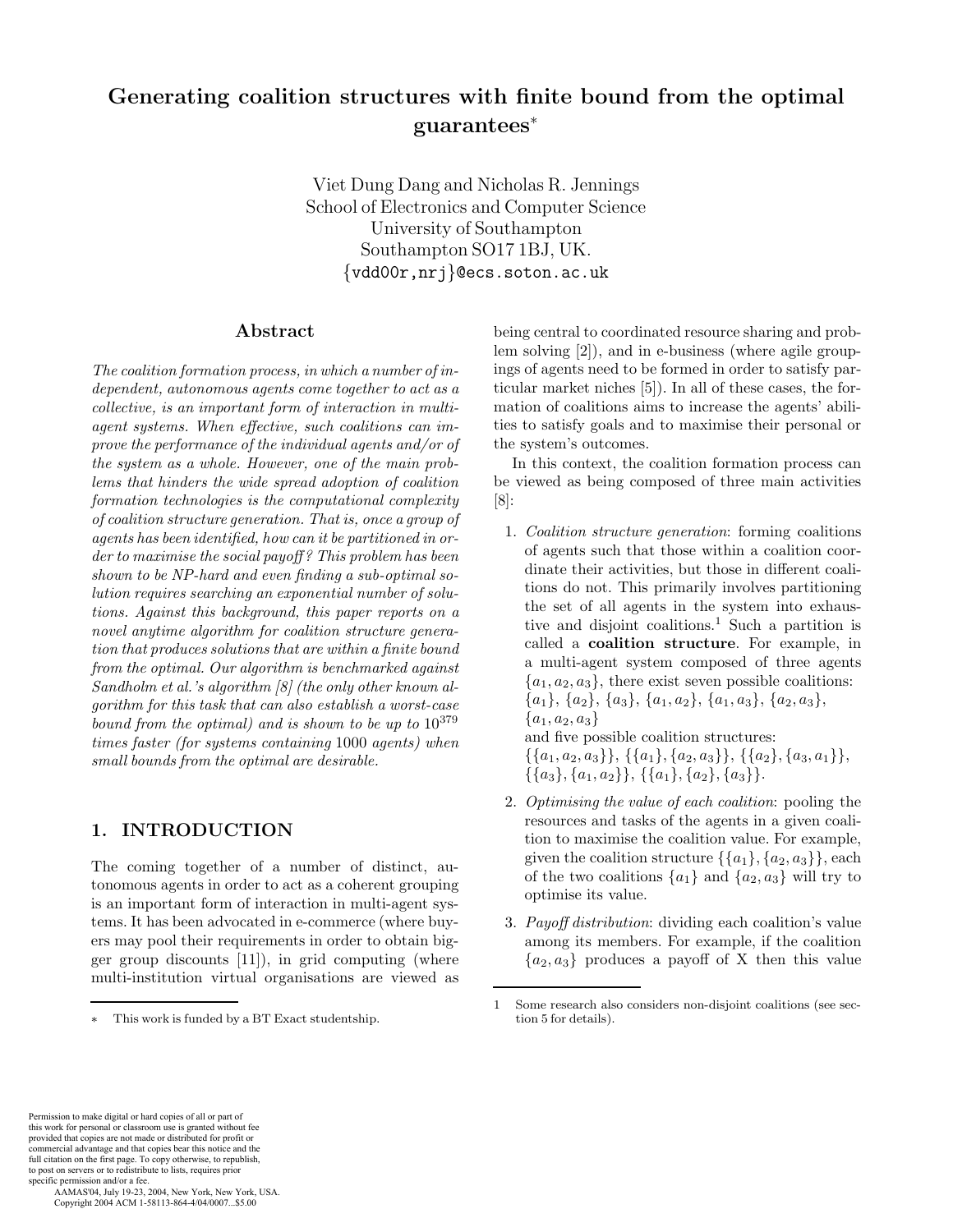needs to be divided between  $a_2$  and  $a_3$  according to some scheme (e.g. equality or stability).

Although these activities are distinct and, in a sense, conceptually sequential, it is also clear that they interact. For example, in a competitive environment, the coalition that an agent wants to join depends on the payoff that it is likely to receive (activities 1 and 3). However, in cooperative environments, where the agents work together to maximise the social welfare, payoff distribution is less important, and coalition structure generation that maximises the social welfare is the dominant concern.

To date, most work on coalition formation in game theory and multi-agent systems has tended to focus on payoff distribution (see section 5 for more details), with comparatively little attention paid to the other two activities. However we believe that coalition structure generation is perhaps more fundamental because it provides a means of measuring the global good of the coalition formation process (by computing the global good of the coalition structures). Given this fact, the focus of this paper is on coalition structure generation.

Classically, game theoretic work on coalition formation considers only super-additive environments (meaning any two disjoint coalitions are better off by merging together) [6]. In such cases, coalition structure generation is trivial because all agents are better off by forming the grand coalition (i.e. the coalition that contains all the agents). Moreover, it has even been argued that almost all environments are super-additive because, at worst, the agents in the composite coalition can use solutions as if they are in separate coalitions [6]. However, this assumption is not valid for many real-world problems, because of the cost of forming coalitions and the cost of coordination between members in the same coalition.

In non-super-additive environments, coalition structure generation is a major concern (because of the exponential size of the set of all possible coalition structures). In such cases, the desirable goal is usually to maximise the social welfare. However, it has been shown that this problem is NP-hard and, moreover, even finding a sub-optimal solution requires searching an exponential number of solutions [8]. To tackle this problem, several researchers have proposed algorithms for coalition structure generation (see section 5 for details). However, most of the existing algorithms cannot establish a worst-case bound from the optimal. This is clearly undesirable because it means the solutions they generate can be arbitrarily bad. To overcome this drawback, Sandholm et al. [8] developed an anytime algorithm that can establish a worst-case bound (until our

algorithm it was the only one that could do this). However, as their algorithm's computational complexity is exponential, it is desirable to see if its complexity can be reduced in order to make it useable in practical applications.

Against this background, this paper advances the state-of-the-art in the following ways. First, we develop a new coalition structure generation algorithm which is anytime and with which we can establish a worst-case bound from the optimal. Second, while its running time is necessarily exponential, we show that our algorithm is significantly faster than Sandholm et al.'s. Specifically, when computing small bounds from the optimal, our algorithm is shown to be up to  $10<sup>7</sup>$  times faster for small systems (50 agents),  $10^{23}$  times faster for medium systems (100 agents) and  $10^{379}$  times faster for large systems (1000 agents). With larger bounds from the optimal, we show that there is no significant difference in performance between our algorithm and Sandholm et al.'s.

The remainder of the paper is organised as follows. Section 2 formalises the problem of coalition structure generation. Section 3 presents our algorithm. We then evaluate the performance of our algorithm in section 4. Section 5 discuss related work, and, finally, section 6 concludes the paper and presents future work.

## **2. COALITION STRUCTURE GEN-ERATION IN CHARACTERISTIC FUNCTION GAMES**

This section formalises the problem of coalition structure generation. Let A be the set of agents, and  $n$  be the number of agents in A (i.e.,  $|A| = n$ ). As is common practice in the literature (e.g.  $[3]$   $[6]$   $[8]$   $[9]$ ), we consider coalition formation in *characteristic function games (CFGs)*. In such settings, there is a value  $v(S)$ for each and every subset S of A, known as *the value of coalition S*, which is the utility that members of S can jointly attain. Fundamentally, this means each coalition's value is independent of the actions of agents that are not members of the coalition. Although, in general, the value of a coalition may depend on non-members' actions, CFGs can be applied in many real-world multiagent problems [8].

As in [8], we assume that every coalition's value is non-negative:

$$
v(S) \ge 0, \forall S \subseteq A \tag{1}
$$

This assumption is not very restrictive, because if there exist some negative coalitional values, and if all coalitional values are bound from below (i.e., they are not infinitely negative), they can always be normalised by subtracting from each of them a value  $\min_{S \subset A} v(S)$ .

Permission to make digital or hard copies of all or part of this work for personal or classroom use is granted without fee provided that copies are not made or distributed for profit or commercial advantage and that copies bear this notice and the full citation on the first page. To copy otherwise, to republish, to post on servers or to redistribute to lists, requires prior specific permission and/or a fee.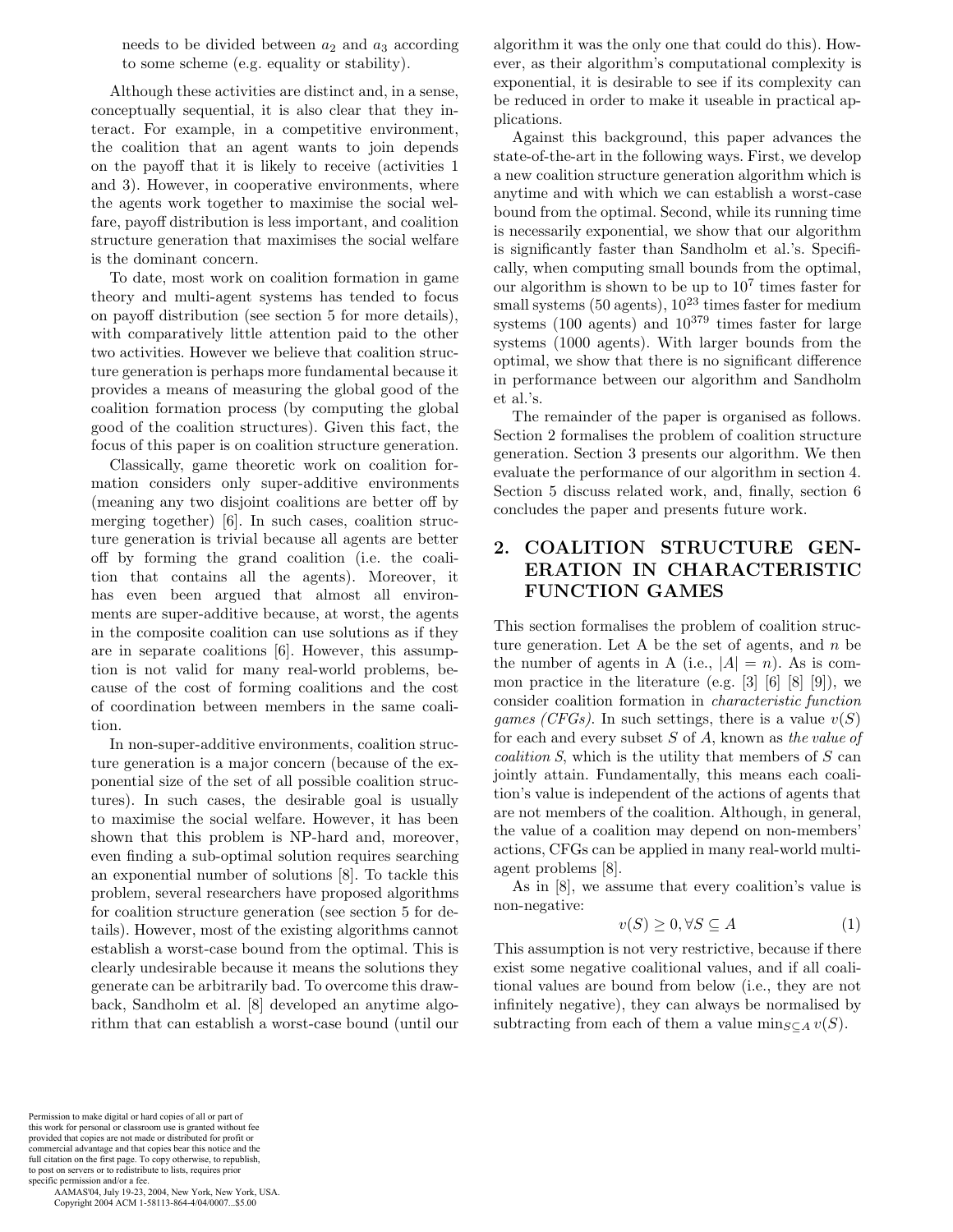The algorithm proceeds as follows:

- Step 1: Search through the sets  $L_1$ ,  $L_2$ ,  $L_n$
- From step 2 onward, search, consequently, through the sets  $SL(n, \lceil n(q-1)/q \rceil)$  with q running from  $\lfloor \frac{n+1}{4} \rfloor$ down to 2.

That is, search  $SL(n, \lceil n(\lfloor n/4 \rfloor - 1)/\lfloor n/4 \rfloor]$  at step 2, search  $SL(n, \lceil n(\lfloor n/4 \rfloor - 2)/(\lfloor n/4 \rfloor - 1)$  at step 3 and so on.

Moreover, from step 3 onward, as  $SL(n, \lceil nq/(q+1) \rceil) \subseteq SL(n, \lceil n(q-1)/q \rceil)$  (it is easy to see that  $SL(n, \lceil n(a-1)/a \rceil) \subseteq SL(n, \lceil n(b-1)/b \rceil)$  for every  $a > b$ ) we only have to search through the set  $SL(n, \lceil n(q-1)/q \rceil) \setminus SL(n, \lceil nq/(q+1) \rceil)$  in order to search through the set  $SL(n, \lceil n(q-1)/q \rceil)$ .

• At each step return the coalition structure with the biggest value (i.e. best social welfare) so far.

#### **Figure 1. The coalition structure generation algorithm.**

A coalition structure  $CS$  is a partition of A into disjoint, exhaustive coalitions. That is, each agent belongs to exactly one coalition. The *value* of a coalition structure,  $V(CS)$ , is expressed in terms of its social welfare. That is:

$$
V(CS) = \sum_{S \in CS} v(S) \tag{2}
$$

Also, we define the *size* of a coalition structure as the number of coalitions that it contains and  $L$  as the set of all coalition structures.

Given the above terms, the problem of coalition structure generation is then to find a coalition structure  $CS^*$  that maximises the social welfare. That is:

$$
CS^* = argmax_{cs \in L} V(CS)
$$
 (3)

However, the problem of coalition structure generation is computationally complex. Sandholm [8] showed that the number of coalition structures (i.e.  $|L|$ ) is exponential, specifically,  $O(n^n)$  and  $\omega(n^{n/2})$ , and that the problem is NP-hard. Moreover, he showed that for any algorithm to establish any bound from the optimal, it must search at least  $2^{n-1}$  coalition structures.

To this end, the next section presents our algorithm for coalition structure generation. In this paper, we aim to establish a bound from the optimal and so, necessarily, our algorithm is not polynomial.

#### **3. THE ALGORITHM**

In this section, we present our algorithm for coalition structure generation and prove that the solution it generates is within a finite bound from the optimal.

To this end, let  $L_k$  be the set of all coalition structures with size  $k$ . Thus we have:

$$
L = \bigcup_{k=1}^{n} L_k
$$

The number of coalition structures in  $L_k$  is  $S(n, k)$ , widely known in Mathematics as *the Stirling number of the Second Kind* [7]. The value of  $S(n, k)$  can be computed by the following formula [7]:

$$
S(n,k) = \frac{1}{k!} \sum_{i=0}^{k-1} (-1)^i {k \choose i} (k-i)^n
$$

**Definition 1** *Let* SL(n, k, c) *be the set of all coalition structures that have exactly* k *coalitions and at least one coalition whose cardinality is not less than* c*.*

**Definition 2** *Let* SL(n, c) *be the set of all coalition structures whose cardinality is between 3 and* n − 1 *that have at least one coalition whose cardinality is not less than* c*. That is:*<sup>2</sup>

$$
SL(n,c) = \bigcup_{k=3}^{n-1} SL(n,k,c)
$$

With these definitions in place, we can now express our algorithm for solving the problem (see Figure 1). Basically, at first it searches all the coalition structures that have one, two or  $n$  coalitions (i.e. all the coalition structures in the sets:  $L_1$ ,  $L_2$  and  $L_n$ ) (as Sandholm et al.'s algorithm does). But after that, instead of searching through the sets  $L_k$  (for  $3 \leq k \leq n-1$ ) one by one (as Sandholm et al. do), our algorithm only searches some specific subsets of  $L_k$  (see Figure 2 for a diagramatic representation). In particular, it searches the set of all coalition structures that have k coalitions and at least one coalition whose cardinality is not less than  $\lceil n(q-1)/q \rceil$  (with q running from  $\lfloor \frac{n+1}{4} \rfloor$  down to 2 as in Figure 1). Note that we start from  $q = \lfloor \frac{n+1}{4} \rfloor$  because Sandholm et al. showed that, after searching  $L_1$ ,  $L_2, L_n$ , the algorithm can establish a bound  $b = \lfloor n/2 \rfloor$ 

Permission to make digital or hard copies of all or part of this work for personal or classroom use is granted without fee provided that copies are not made or distributed for profit or commercial advantage and that copies bear this notice and the full citation on the first page. To copy otherwise, to republish, to post on servers or to redistribute to lists, requires prior specific permission and/or a fee.

<sup>2</sup> In fact, as  $SL(n, k, c) = \emptyset$  for all  $n - c + 1 < k \leq n - 1$ , this formula can be rewritten as:  $SL(n, c) = \bigcup_{k=3}^{n-c+1} SL(n, k, c)$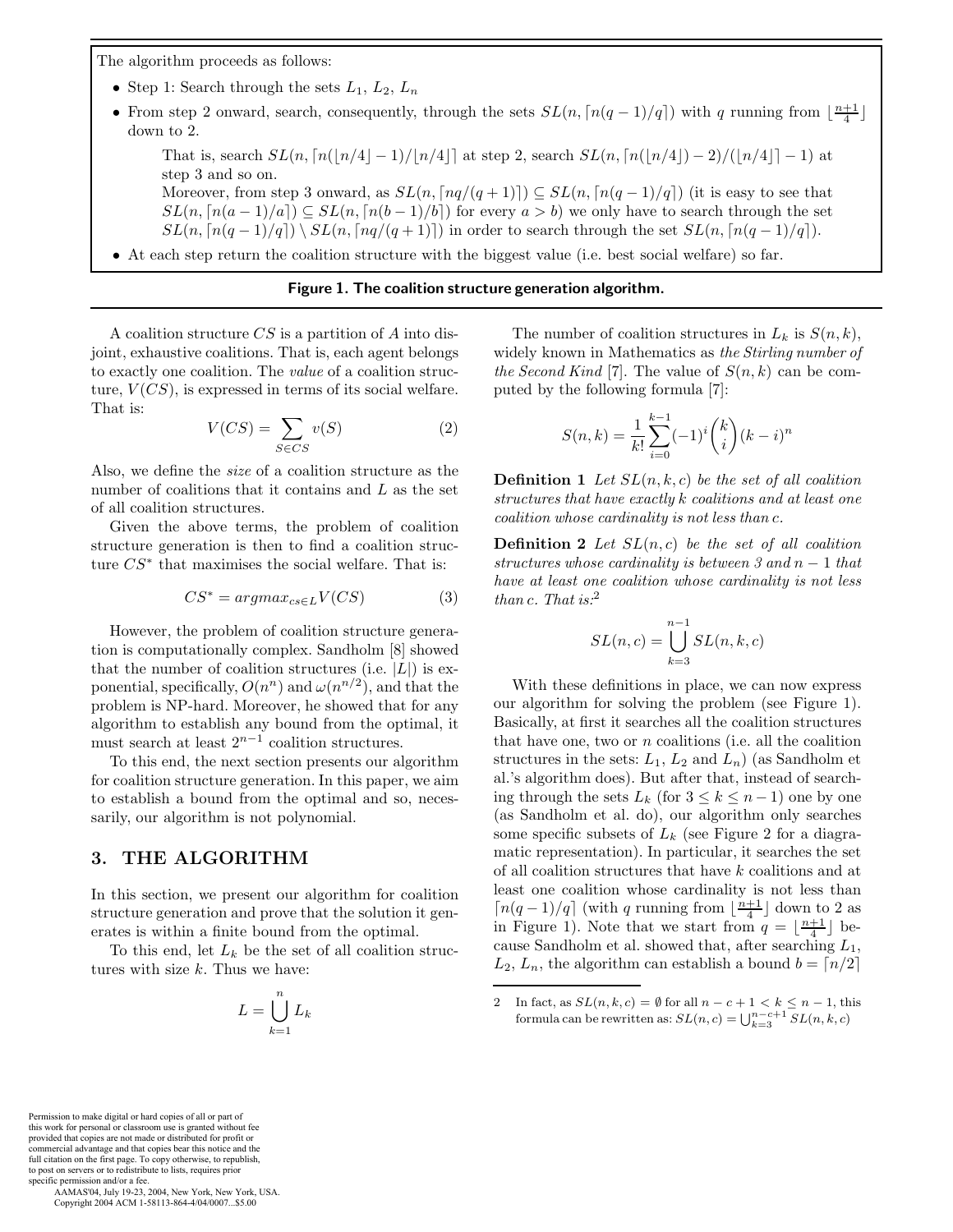**...**  $\begin{bmatrix} 1 & 1 & 1 \\ 1 & 1 & 1 \\ 1 & 1 & 1 \end{bmatrix}$  (a) (b) (c) (c) **2 4 5 n 1 3 4**  $L<sub>2</sub>$  $L<sub>3</sub>$  $L_{n-1}$  $L_n$  $L_1$  $L_{n-2}$  $5$  ) | (6 Searching steps in Sandholm et al.'s algorithm Searching steps in our algorithm  $\int$  **i i 3 2 1**

**Figure 2. Comparison of the searching paths between our algorithm and Sandholm et al.'s.**

and, later in the paper, we will show that after searching  $SL(n, \lceil n(q-1)/q \rceil)$ , our algorithm can establish a bound  $b = 2q - 1$ . Thus, we start from the biggest q such that  $2q - 1 < \lceil n/2 \rceil$  or  $q = \lfloor \frac{n+1}{4} \rfloor$ .

The next step is to show that the solution generated by the algorithm is within a bound from the optimal and that the bound is reduced further after each round. Thus ours is an **anytime algorithm**: it can be interrupted at any time and the bound keeps improving with an increase in execution time.<sup>3</sup>

**Theorem 1** *Immediately after finishing searching*  $SL(n, \lceil n(q-1)/q \rceil)$ , the solution generated by our algo*rithm is within a finite bound*  $b = 2q - 1$  *from the optimal.*

PROOF. Let  $CS^a$  be the coalition structure that our algorithm generates. Let  $CS^*$  be an optimal coalition structure. Assume  $CS^*$  contains  $t$  coalitions  $C_1, C_2, ..., C_t$ . We have to prove:

$$
\frac{V(CS^*)}{V(CS^a)} \le 2q - 1\tag{4}
$$

For the cases where  $t$  equals 1, 2 or  $n$ , the proof is trivial, as CS*<sup>a</sup>* will also be an optimal coalition structure. Thus  $V(CS^a) = V(CS^*),$  so  $\frac{V(CS^*)}{V(CS^a)} = 1 \leq 2q - 1.$ 

Now we only have to prove for the case where  $3 \leq t \leq n-1$ . Without loss of generality, we can assume the cardinalities of the sets  $C_1, C_2, ..., C_t$  are in decreasing order. That is:

$$
|C_1| \ge |C_2| \ge \dots \ge |C_t| \tag{5}
$$

For the convenience of presentation, we assume  $C_i$  =  $\emptyset$  and  $v(C_i) = 0$  for every  $i > t$ .

First, we will show that for every coalition  $C \subseteq A$ :

$$
v(C) \le V(CS^a)
$$

Considering the coalition structure  $CS_0 = \{C, A \setminus C\}.$ As  $CS_0 \in L_2$ , we have:

$$
V(CS_0) \le V(CS^a)
$$
  
\n $\Rightarrow v(C) + v(A \setminus C) \le V(CS^a)$   
\n $\Rightarrow v(C) \le V(CS^a)$  (because of assumption (1))

Thus we have:

$$
v(C_i) \le V(CS^a) , \forall 1 \le i \le q-1
$$
  

$$
\Rightarrow \sum_{i=1}^{q-1} v(C_i) \le (q-1) \cdot V(CS^a)
$$
 (6)

Now let us consider the other coalitions of  $CS^*$ , namely,  $C_q, C_{q+1}, ..., C_t.$ 

Considering the following coalition structure:

$$
CS_1 = \{C_q, C_{2q}, ..., C_{\lfloor \frac{t}{q} \rfloor q}, D\}
$$

Permission to make digital or hard copies of all or part of this work for personal or classroom use is granted without fee provided that copies are not made or distributed for profit or commercial advantage and that copies bear this notice and the full citation on the first page. To copy otherwise, to republish, to post on servers or to redistribute to lists, requires prior specific permission and/or a fee.

<sup>3</sup> If the domain happens to be super-additive, the algorithm finds the optimal coalition structure (grand coalition) immediately.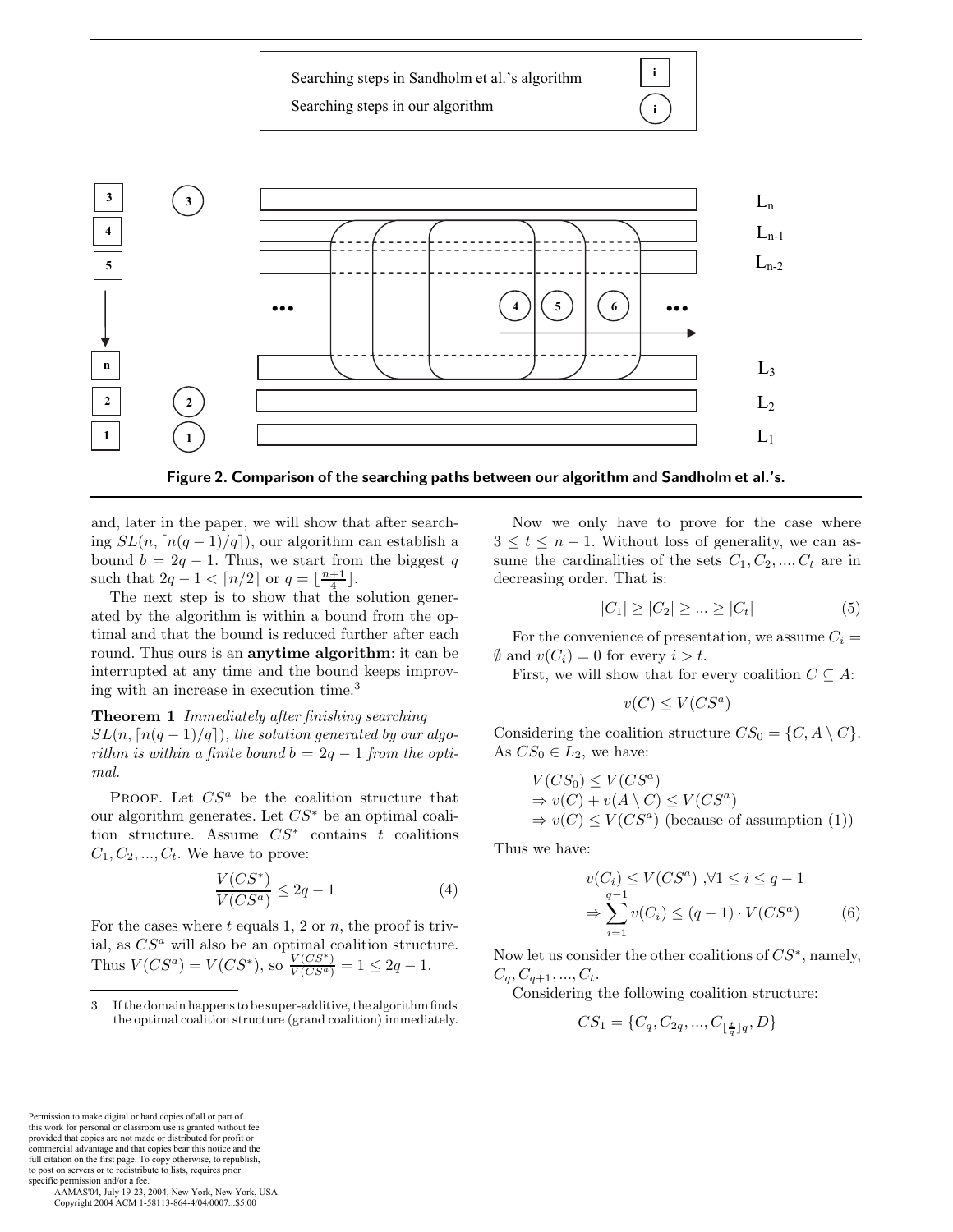That is:

$$
D = A \setminus \cup_{i=1}^{\lfloor \frac{t}{q} \rfloor} C_{iq} \tag{7}
$$

Let us analyse the cardinality of coalition D. We have for all  $1 \leq i \leq \lfloor \frac{t}{q} \rfloor$ :

$$
|C_{(i-1)q+1}| \geq |C_{(i-1)q+2}| \geq \dots \geq |C_{iq}|
$$
  
\n(because of (5))  
\n
$$
\Rightarrow q|C_{iq}| \leq \sum_{j=1}^{q} |C_{(i-1)q+j}|
$$
  
\n
$$
\Rightarrow q \sum_{i=1}^{\lfloor \frac{t}{q} \rfloor} |C_{iq}| \leq \sum_{i=1}^{\lfloor \frac{t}{q} \rfloor} \sum_{j=1}^{q} |C_{(i-1)q+j}|
$$
  
\n
$$
\Rightarrow q \sum_{i=1}^{\lfloor \frac{t}{q} \rfloor} |C_{iq}| \leq |C_1| + |C_2| + \dots + |C_{\lfloor \frac{t}{q} \rfloor q}|
$$
  
\n
$$
\Rightarrow q \sum_{i=1}^{\lfloor \frac{t}{q} \rfloor} |C_{iq}| \leq |C_1| + |C_2| + \dots + |C_t| = n
$$
  
\n
$$
\Rightarrow \sum_{i=1}^{\lfloor \frac{t}{q} \rfloor} |C_{iq}| \leq n/q
$$

As  $|D| = n - \sum_{i=1}^{\lfloor \frac{t}{q} \rfloor} |C_{iq}|$  (from (7)), we then have:

$$
|D| \ge n - n/q
$$
  
\n
$$
\Rightarrow |D| \ge n(q - 1)/q
$$
  
\n
$$
\Rightarrow |D| \ge \lceil n(q - 1)/q \rceil
$$
  
\n
$$
\Rightarrow CS_1 \in SL(n, \lceil n(q - 1)/q \rceil)
$$
  
\n
$$
\Rightarrow V(CS_1) \le V(CS^a)
$$
  
\n
$$
\Rightarrow v(C_q) + v(C_{2q}) + \dots + v(C_{\lfloor \frac{t}{q} \rfloor q}) + v(D)
$$
  
\n
$$
\le V(CS^a)
$$
  
\n
$$
\Rightarrow v(C_q) + v(C_{2q}) + \dots + v(C_{\lfloor \frac{t}{q} \rfloor q}) \le V(CS^a)
$$
  
\n(as  $v(D) \ge 0$ , by assumption (1))

For all  $1 \leq j \leq q-1$ , by proving similarly to the above, we have:

$$
v(C_{q+j}) + v(C_{2q+j}) + \dots + v(C_{\lfloor \frac{t}{q} \rfloor q+j}) \le V(CS^a)
$$

Thus for all  $0 \leq j \leq q-1$ , we have:

$$
\sum_{i=1}^{\lfloor \frac{t}{q} \rfloor} v(C_{iq+j}) \le V(CS^a)
$$
\n
$$
\Rightarrow \sum_{j=0}^{q-1} \sum_{i=1}^{\lfloor \frac{t}{q} \rfloor} v(C_{iq+j}) \le q \cdot V(CS^a)
$$
\n
$$
\Rightarrow \sum_{i=q}^{\lfloor \frac{t}{q} \rfloor q + q - 1} v(C_i) \le q \cdot V(CS^a)
$$
\n(8)

Also:

$$
\lfloor \frac{t}{q} \rfloor q + q - 1 > \left( \frac{t}{q} - 1 \right) q + q - 1
$$
\n
$$
\Rightarrow \lfloor \frac{t}{q} \rfloor q + q - 1 > t - 1
$$
\n
$$
\Rightarrow \lfloor \frac{t}{q} \rfloor q + q - 1 \geq t \tag{9}
$$

Thus, from (8) and (9), we have:

$$
\sum_{i=q}^{t} v(C_i) \le q \cdot V(CS^a)
$$
\n(10)

From  $(6)$  and  $(10)$  we have:

$$
\sum_{i=1}^{t} v(C_i) \le (2q - 1) \cdot V(CS^a)
$$
 (11)

 $\Box$ 

From theorem 1, we can also see that the bound decreases after each round, because  $2q - 1$  decreases as q decreases. Thus our algorithm is an anytime one.

Having presented our algorithm for coalition structure generation, the next section compares it with Sandholm et al.'s.

#### **4. PERFORMANCE EVALUATION**

To evaluate the effectiveness of our algorithm we compare it against Sandholm et al.'s [8] since this is the only other known algorithm with worst-case bounds. In more detail, Sandholm et al.'s algorithm operates as described in Figure 3. Basically, it first searches all the coalition structures that have 1 or 2 coalitions, then it continues to search all the coalition structures that have  $n, n-1, ..., 3$  coalitions (in that order). Sandholm et al. then prove that after having completed searching  $L_k$ , the solution the algorithm generates is within a bound b', where  $b' = \lceil \frac{n}{h} \rceil$  if  $n \equiv h - 1 \pmod{h}$  and  $n \equiv k(mod\ 2)$ , or  $b' = \lfloor \frac{n}{h} \rfloor$  otherwise  $(h = \lfloor \frac{n-k}{2} \rfloor + 2)$ .

To evaluate the performance of our algorithm, we compare it with Sandholm et al.'s on a worst-case basis. That is, we compare the size of the search space of the two algorithms (i.e. the number of coalition structures each algorithm has to search) in order to establish the same bound from the optimal.

To calculate the number of coalition structures that our algorithm needs to search, we present the following formula.

**Lemma 1** *For all*  $n > k \geq 3$  *and*  $c \geq \lceil n/2 \rceil$ *, the cardinality of* SL(n, k, c) *can be calculated as follows:*

$$
|SL(n,k,c)| = \sum_{i=c}^{n-k+1} S(n-i,k-1) \cdot \frac{n!}{i!(n-i)!} \quad (12)
$$

Permission to make digital or hard copies of all or part of this work for personal or classroom use is granted without fee provided that copies are not made or distributed for profit or commercial advantage and that copies bear this notice and the full citation on the first page. To copy otherwise, to republish, to post on servers or to redistribute to lists, requires prior specific permission and/or a fee.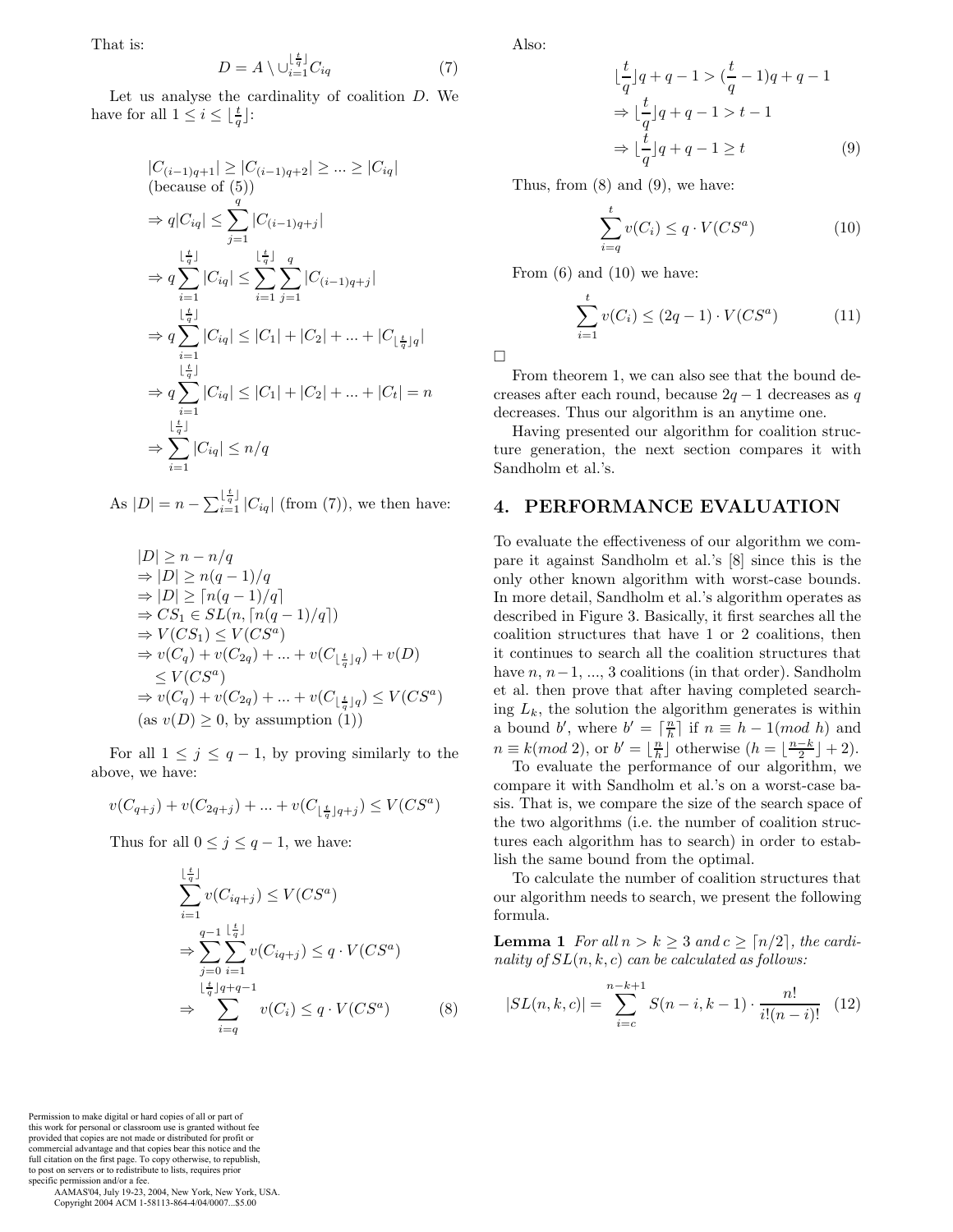- Search the bottom two levels of the coalition structure graph (Note that level  $k$  of the coalition structure graph in Sandholm et al.'s algorithm corresponds exactly to the set  $L_k$  in ours).
- Continue with a breadth-first search from the top of the graph as long as there is time left, or until the entire graph has been searched (this occurs when this breadth-first search completes level 3 of the graph, i.e., depth  $n-3$ )
- Return the coalition structure that has the highest welfare among those seen so far.

#### **Figure 3. Sandholm et al.'s algorithm.**

PROOF. For each i such that  $c \leq i \leq n-k+1$ , let  $T(n, k, i) \subseteq SL(n, k, c)$  be the set of all coalition structures that have exactly  $k$  coalitions and at least one coalition whose cardinality equals i. As for every coalition structure CS in  $SL(n, k, c)$ , any coalition in CS has at most  $n-k+1$  agents (because  $(k-1)$  other coalitions in CS must contain at least  $(k-1)$  agents), we have:

$$
SL(n,k,c) = \bigcup_{i=c}^{n-k+1} T(n,k,i)
$$

Now we will show that  $T(n, k, i_1) \bigcap T(n, k, i_2) = \emptyset$ for every  $i_1 \neq i_2$ ,  $i_1 \geq c$  and  $i_2 \geq c$ . This can be proved by contradiction. Suppose there exist  $i'_1$  and  $i'_2$  such that  $T(n, k, i'_1) \bigcap T(n, k, i'_2) \neq \emptyset$ . This means there exists a coalition structure  $CS'$  such that:  $CS' \in$  $T(n, k, i'_1) \bigcap T(n, k, i'_2)$ . Now  $CS' \in T(n, k, i'_1)$  means it has at least one coalition whose cardinality equals  $i'_1$ , and, similarly,  $CS' \in T(n, k, i'_2)$  means it has at least one coalition whose cardinality equals  $i'_2$ . Moreover, CS' has at least 3 coalitions (as  $k \geq 3$ ), so the number of agents in  $CS'$  will be greater or equal than  $i'_1 + i'_2 + 1$ . Thus:

$$
n \geq i'_1 + i'_2 + 1
$$
  
\n
$$
\Rightarrow n \geq c + c + 1 = 2c + 1
$$
  
\n
$$
\Rightarrow n \geq 2\lceil n/2 \rceil + 1
$$
  
\n
$$
\Rightarrow n \geq 2n/2 + 1
$$
  
\n
$$
\Rightarrow n \geq n + 1
$$

As we reach contradiction, we must have:

$$
T(n,k,i_1) \bigcap T(n,k,i_2) = \emptyset
$$

for every  $i_1 \neq i_2$ ,  $i_1 \geq c$  and  $i_2 \geq c$ . Thus we have:

$$
\Rightarrow |SL(n,k,c)| = \sum_{i=c}^{n-k+1} |T(n,k,i)| \qquad (13)
$$



**Figure 4. The case**  $n = 50$ **.** 

Now let us consider a coalition structure  $CS' \in$  $T(n, k, i)$ . As one of the coalitions in  $CS'$  has exactly i agents,  $k - 1$  other coalitions in  $CS'$  must have exactly  $n - i$  agents. Also, the number of ways to choose an *i*-agent set from *n* agents is  $\frac{n!}{i!(n-i)!}$ . Thus the number of coalition structures in  $T(n, k, i)$  equals the number of coalition structures that have exactly k−1 coalitions in a multi-agent system with  $n - i$  agents multiplied with  $\frac{n!}{i!(n-i)!}$ :

$$
|T(n,k,i)| = S(n-i,k-1) \cdot \frac{n!}{i!(n-i)!}
$$
 (14)

From  $(13)$  and  $(14)$  we have:

$$
|SL(n,k,c)| = \sum_{i=c}^{n-k+1} S(n-i,k-1) \cdot \frac{n!}{i!(n-i)!}
$$

With this in place, we test the algorithms with the number of agents  $n = 50, 100, 500,$  and  $1000.<sup>4</sup>$  The result of the tests are presented in the following graphs.<sup>5</sup> As we are calculating the number of coalition structures each algorithm has to search in order to establish a bound from the optimal, the smaller the number of coalition structures the better.

Permission to make digital or hard copies of all or part of this work for personal or classroom use is granted without fee provided that copies are not made or distributed for profit or commercial advantage and that copies bear this notice and the full citation on the first page. To copy otherwise, to republish, to post on servers or to redistribute to lists, requires prior specific permission and/or a fee.

<sup>4</sup> We observe similar patterns with other values of *n* varying from 50 to 1000.

<sup>5</sup> The big bounds are not shown in the graphs (that is, bounds greater than 30 in the case  $n = 100$ , greater than 40 in the case  $n = 500$  and greater than 50 in the case  $n = 1000$ , because the results for the two algorithms are nearly the same for these bounds.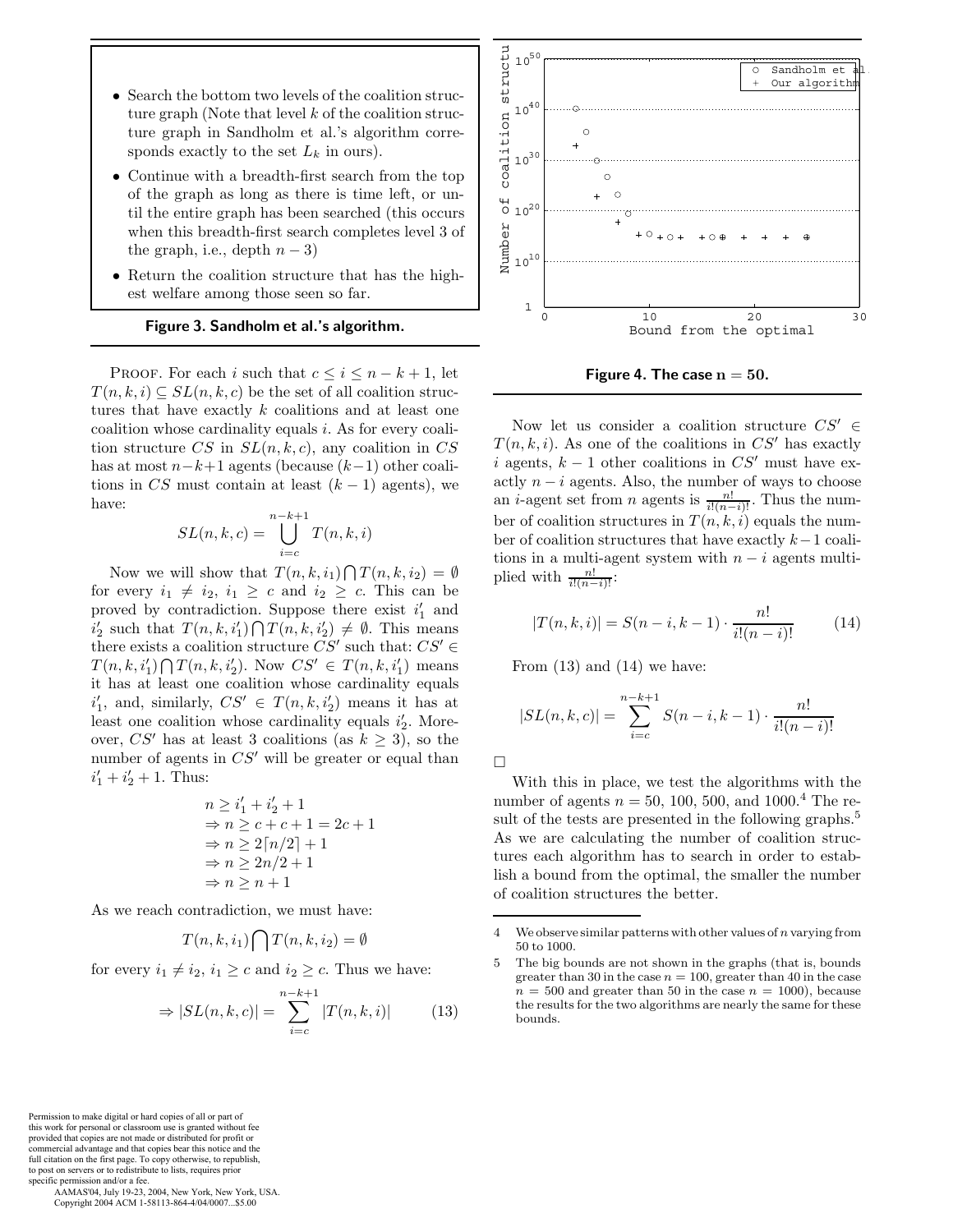

**Figure 5. The case n** <sup>=</sup> **100.**



**Figure 6. The case**  $n = 500$ **.** 

As we can see from the graphs, for large bounds from the optimal, there is no significant difference between the performance of our algorithm and Sandholm et al.'s: the number of coalition structures that each has to search are similar. However, for small bounds from the optimal, our algorithm is much faster (up to 10<sup>379</sup> times faster in the graphs shown here). In these cases, the number of coalition structures that our algorithm has to search is much smaller because of our greater selectivity in searching through the subsets of  $L_k$ .

Moreover, for small bounds, our algorithm scales



very well as  $n$  increases. Thus the bigger  $n$  is, the more our algorithm outperforms Sandholm et al.'s. For example, with bound 3, our algorithm is more than  $10<sup>7</sup>$ times faster for  $n = 50$ , more than  $10^{23}$  times faster for  $n = 100$ , more than  $10^{171}$  times faster for  $n = 500$ . and more than  $10^{379}$  times faster for  $n = 1000$ . Note that these numbers would continue to increase the bigger we made n.

## **5. RELATED WORK**

As mentioned in section 1, most of the existing work in coalition formation in game theory [6] has focused on payoff distribution (activity 3 in the coalition formation process) where it is usually assumed that a coalition structure has been formed, and the question is then how to divide the payoff so that the coalition structure is stable. In this context, many solutions have been proposed based on different stability concepts (e.g. the core, the Shapley value, the kernel, the stable set, and the bargaining set). *Transfer schemes* have also been developed to transfer non-stable payoff distributions to stable ones (while keeping the coalition structure unchanged).<sup>6</sup>

Recently, however, researchers in multi-agent systems have paid more attention to the problem of coalition structure generation. As mentioned before, Sandholm et al. [8] developed an anytime algorithm that guarantees to produce solutions within a finite bound from the optimal. However, as we have demonstrated,

<sup>6</sup> For a comprehensive review on stability concepts and transfer schemes in game theory, see [6].

Permission to make digital or hard copies of all or part of this work for personal or classroom use is granted without fee provided that copies are not made or distributed for profit or commercial advantage and that copies bear this notice and the full citation on the first page. To copy otherwise, to republish, to post on servers or to redistribute to lists, requires prior specific permission and/or a fee.